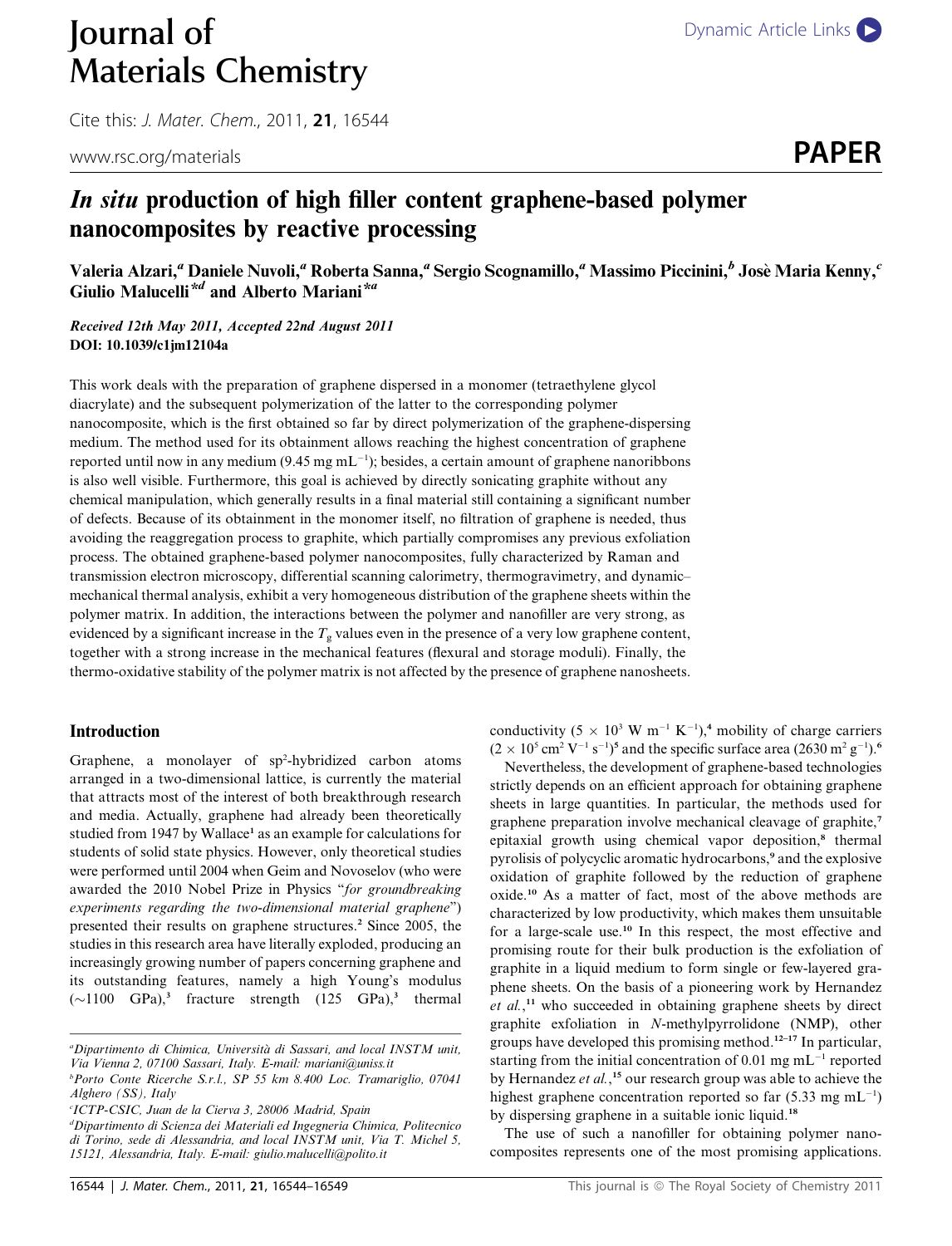The earliest reports on polymer composites with exfoliated graphite fillers emerged from studies on graphite intercalation compounds (GICs).19–21 In 1991, Bunnell patented the use of graphite nanoplatelets (GNPs) as fillers in polymer nanocomposites.<sup>22</sup> In 2000, a detailed study on an exfoliated graphitebased nanocomposite synthesized starting from  $\varepsilon$ -caprolactam was reported.<sup>23</sup> Also graphite oxide (GO) can be intercalated by different monomers<sup>24</sup> or polymers.<sup>25</sup> In recent years, a number of polymer nanocomposites were prepared by dispersing GNPs and GO-derived fillers in various polymeric matrices.<sup>26</sup>

However, melt and solvent processing routes reported do not provide reliable processes for graphene dispersion and distribution in their polymer matrix nanocomposites and, furthermore, they require a complex and difficult manipulation of graphene. In order to simplify and improve the feasibility of the use of graphene in polymer nanocomposites, its "in situ" dispersion obtained starting from graphite flakes in reactive media will be developed. Indeed, so far these materials have been obtained only by using graphene dispersed in inert solvents to be removed after the polymerization reaction.<sup>27</sup> In this respect, the highest graphene concentrations in non-reactive media are those reported by us in ref. 18 and 28. Namely, in NMP a graphene concentration equal to 2.21 mg  $mL^{-1}$  was achieved,<sup>28</sup> while in a suitable ionic liquid the aforementioned value of 5.33 mg  $mL^{-1}$ was found.<sup>18</sup> It should be highlighted that the previously highest values published by other groups were 1.2 mg  $mL^{-1}$  (in NMP),<sup>14</sup> and 2.0 mg  $mL^{-1}$  (in a very aggressive medium such as chlorosulfonic acid).<sup>13</sup>

On the basis of the method described in our previous works,<sup>18,28</sup> we decided to investigate the possibility of obtaining a high graphene concentration in polymerizing media.

In particular, in this work we report the first example of a polymer nanocomposite containing graphene dispersed directly into an acrylic monomer (namely, tetraethylene glycol diacrylate, TEGDA), thus avoiding any solvent removal and at the same time limiting graphene reaggregation. This liquid was selected because it was found to be the most effective in a series of several monomers having various functional groups. The obtained graphene-based nanocomposites were investigated as far as their morphology, thermal and mechanical properties are concerned. Significant improvements in such features were found when the graphene concentration in the liquid acrylic monomer was limited up to 4.67 mg mL<sup>-1</sup>. Although it was possible to further increase the nanofiller content (reaching  $9.45 \text{ mg } \text{mL}^{-1}$ ), the thermal and mechanical properties of the obtained polymer dramatically dropped, approaching the features of the neat polymer.

#### Results and discussion

#### Dispersion characterization

The first significant goal of the present work was to obtain high concentrations of graphene directly from graphite without any of the chemical manipulations reported in the literature.<sup> $7-10$ </sup> Namely, no oxidation to graphene oxide followed by its reduction was carried out, this latter being a method that allows obtaining quite high nanofiller concentrations; however, since such a reduction is generally incomplete, some defects, which



Fig. 1 Tyndall effect measured on TEGDA/graphene dispersion (diluted 1 : 20).

may partially compromise its peculiar features, remain on the graphene surface.<sup>10</sup>

A first indication of the nanometric dimensions of the dispersed graphene particles can be provided by the occurrence of the Tyndall effect. As shown in Fig. 1, light scattering confirms the colloidal nature of our TEGDA/graphene dispersion.

The concentration of graphene, determined by gravimetry after filtration, was as high as  $9.45$  mg mL<sup>-1</sup>, which represents the highest value reported so far in any solvent and obtained by any method. It is noteworthy that our approach is not only very effective but also as simple as possible and by-passes the recovering of graphene from a non-reactive solvent, which partially compromises any previous successful step, since a partial reaggregation of the nanofiller to graphite flakes occurs.

Furthermore, it should be highlighted that, for the first time, graphene has been obtained in high concentration directly in the monomer to be polymerized for nanocomposite preparation. This result represents a big step forward that may pave the way toward the easy and convenient obtainment of these nanomaterials in a large scale.

In Fig. 2, the UV-VIS calibration curve for graphene/TEGDA dispersions is plotted: the system shows Lambert–Beer behavior, with an absorption coefficient of 436 mL mg<sup>-1</sup> m<sup>-1</sup>.

Raman spectroscopy is essential for the characterization of graphene, because not only it can discriminate between graphite



Fig. 2 Calibration curve for graphene/TEGDA dispersion.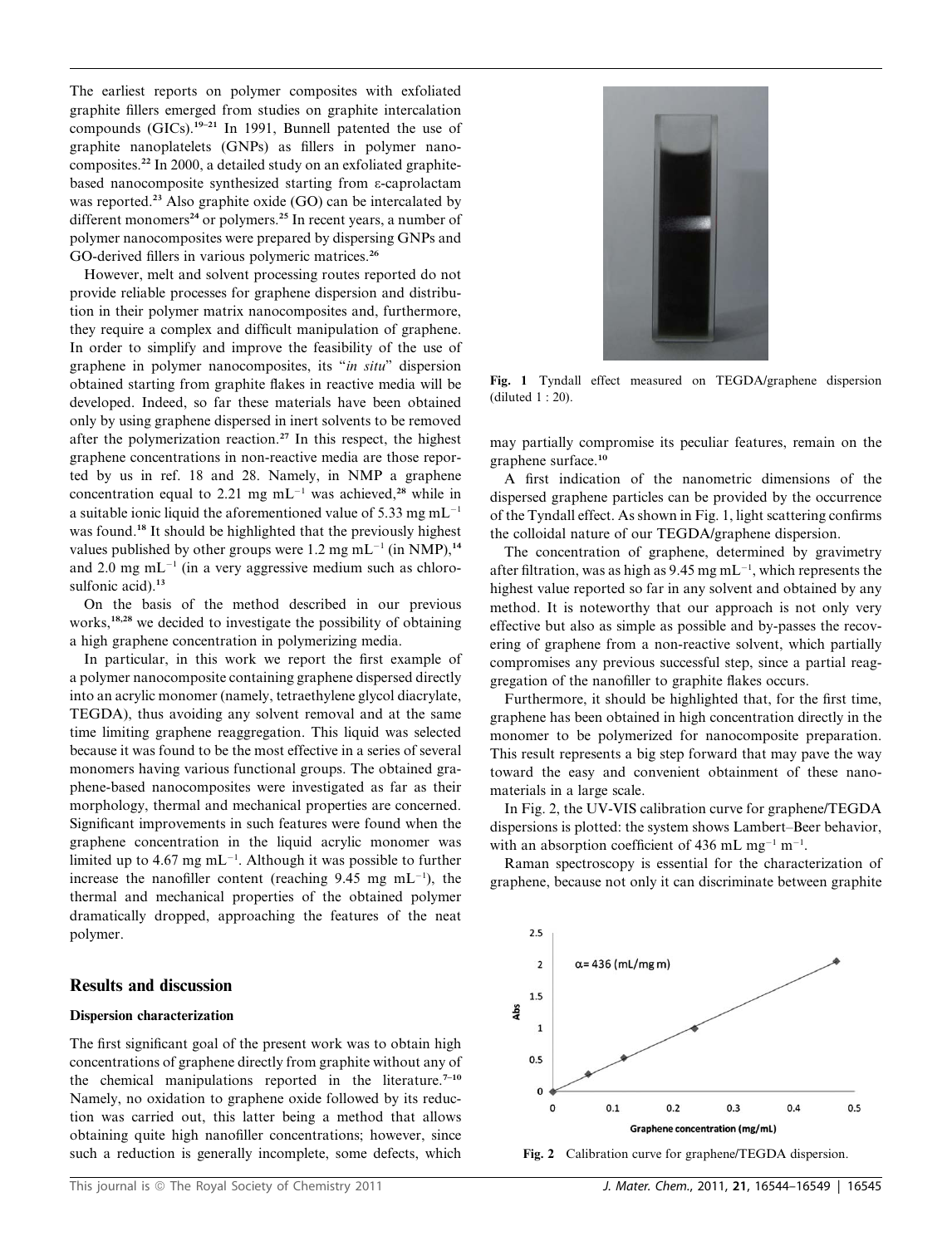

Fig. 3 Raman spectra of graphite (top line) and of the graphene obtained from TEGDA dispersion (bottom line).

and graphene, but also allows determining the number of layers.17,29,30 As shown in Fig. 3, the Raman spectrum of graphene obtained by filtration of its dispersion in TEGDA shows the typical graphene bands, namely G at  $1574 \text{ cm}^{-1}$ , 2D at  $2703$  cm<sup>-1</sup> and the disorder-related D band at 1350 cm<sup>-1</sup>. The shape and position of the 2D band suggest that the sample under examination is constituted of few-layer graphene.<sup>29</sup> As a comparison, the shape of the 2D band of pristine graphite is very different and consists of two components with a stronger peak at  $2713 \text{ cm}^{-1}$ .

The TEGDA/graphene dispersion (diluted 1 : 40) was analyzed by transmission electron microscopy to confirm graphene formation. Fig. 4a shows a few sheets of few-layer graphene, and Fig. 4b evidences the presence of some nanoribbons. It is worthy to note that this is the first reported example in which graphene nanoribbons are obtained directly by simple graphite sonication; in addition, for the first time, graphene nanoribbons are obtained directly in a monomer. Indeed, these nanomaterials were previously obtained by a chemical route,<sup>31</sup>



Fig. 4 TEM images of TEGDA/graphene dispersion (diluted 1 : 40): (a) a few sheets of few-layer graphene; (b) some nanoribbons.

Table 1 Graphene concentration in the obtained polymer nanocomposites

| Sample name | Graphene<br>concentration/mg $mL^{-1}$ |  |
|-------------|----------------------------------------|--|
| 23.1        | $\theta$                               |  |
| 23.4        | 0.12                                   |  |
| 23.3        | 0.43                                   |  |
| 23.2        | 4.67                                   |  |
| 34.1        | 9.45                                   |  |

by sonochemically cutting chemically derived graphene sheets,<sup>32</sup> by unzipping of nanotubes,<sup>33</sup> by using chlorosulfonic acid<sup>13</sup> and by a few other methods.<sup>34</sup>

#### Characterization of the graphene-based polymer nanocomposites

The compositions of all samples prepared in the present work are listed in Table 1.

Fig. 5 shows the Raman spectra of poly(TEGDA) (PTEGDA) (dashed line, sample 23.1) and PTEGDA containing graphene (solid line, sample 23.2); the spectra are normalized to the peak at  $1730 \text{ cm}^{-1}$ . The differences between these spectra are mainly due to graphene bands, in particular, the G band at  $1580 \text{ cm}^{-1}$  and the disorder-related D band at  $\sim$ 1350 cm<sup>-1</sup>, which is superimposed on the PTEGDA spectrum. Furthermore, the other disorder-related D' band peaked at  $1630 \text{ cm}^{-1}$  is now well visible.  $D$  and  $D'$  bands are shifted and result better separated with respect to the spectrum of the graphene dispersion obtained from TEGDA monomer: such shift can be ascribed to the interaction between graphene and PTEGDA. Unfortunately, the 2D band at  $\sim$ 2700 cm<sup>-1</sup> appears as a shoulder of the very strong PTEGDA Raman band peaked at  $\sim$ 3100 cm<sup>-1</sup>; nevertheless, such a band is still typical of few-layer graphene because of its broadness and flatness, whereas the main peak of the graphite band would be much more intense and narrower.

Two typical SEM images of the fracture surfaces of neat PTEGDA (sample 23.1) and of a typical graphene-containing nanocomposite (sample 23.2) are displayed in Fig. 6.

In the latter, the presence of graphene sheets is clearly evident; in addition, while the surface of neat PTEGDA is quite smooth,



Fig. 5 Raman spectra of PTEGDA (dashed line, sample 23.1) and PTEGDA containing graphene (solid line, sample 23.2).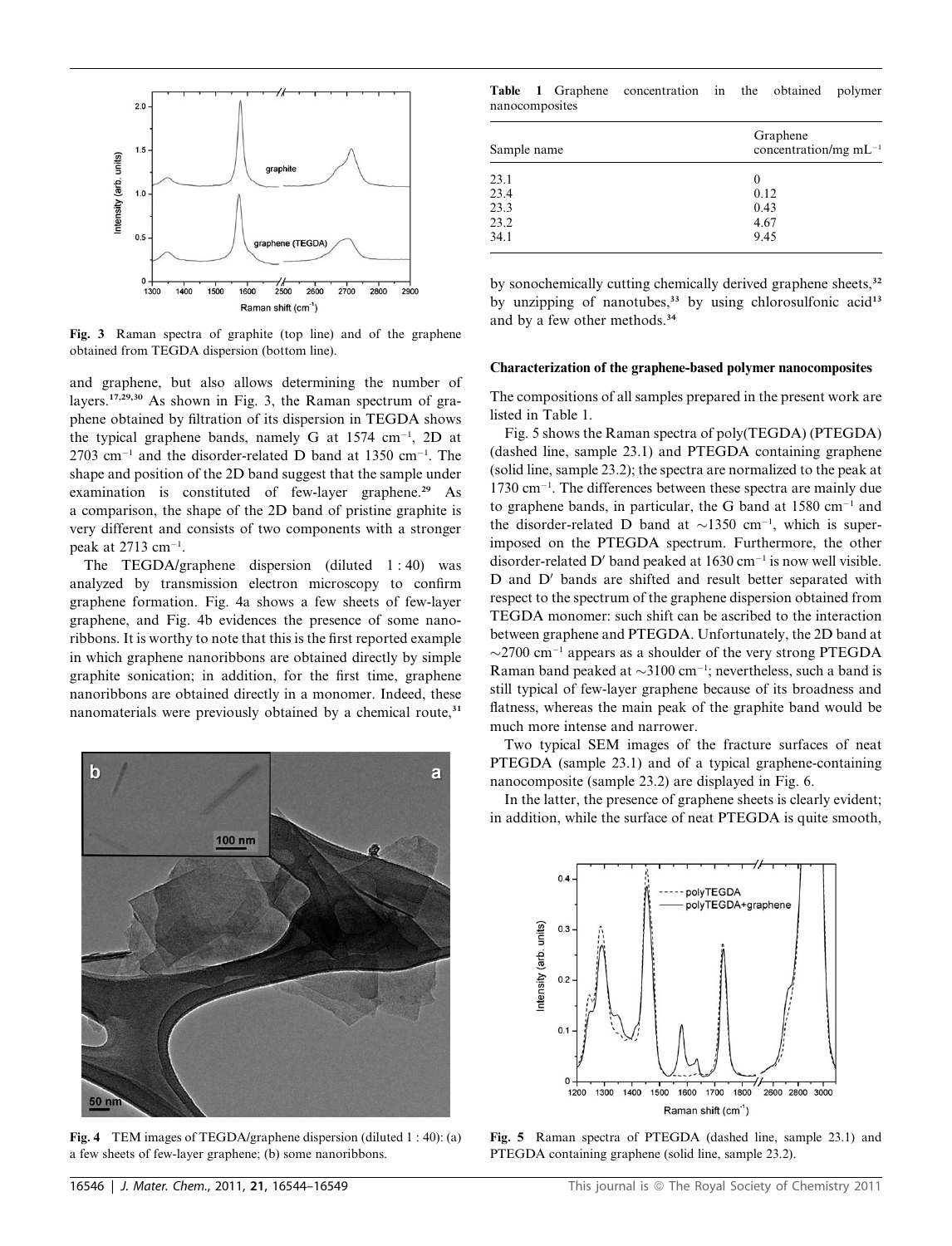

Fig. 6 a) Sample 23.1 (neat polymer) and (b) sample 23.2 (with 4.67 mg mL<sup>-1</sup> of graphene).

that of the nanocomposite sample is very rough. It is also worthy to note that, regardless of their concentration in the polyacrylate network, a very homogeneous distribution of the graphene sheets within the polymer matrix is achieved for all the filled systems investigated, also including that characterized by the highest graphene content (not shown for brevity).

In Table 2, the glass transition temperatures  $(T_g)$  of neat PTEGDA and of its nanocomposites are listed.

The data clearly indicate that the  $T<sub>g</sub>$  of the polymer is strongly affected by the presence of graphene nanosheets: indeed,  $T_g$  increases from 1 °C, for neat PTEGDA, up to 27 °C for sample 23.2, which contains 4.67 mg  $mL^{-1}$  of graphene. This finding is a clear indication of the effect of the nanofiller, which induces the formation of constraints that reduce polymer segments' mobility. Furthermore, the observed  $T_g$  trend seems to indicate that the interactions between graphene and the polymer matrix occur even at very low nanofiller content. Indeed, a significant 10 °C  $T_g$  increase is observed at the lowest graphene concentration  $(0.12 \text{ mg } \text{mL}^{-1}$ , sample 23.4). In contrast, the presence of a very high amount of graphene (sample 34.1 of Table 2) causes a drastic reduction of the  $T_g$ value, which approaches that of pure PTEGDA. This finding can be attributed to the high concentration of graphene sheets within the polymer, which are responsible for a lubrication effect, thus increasing the mobility of the polymer segments and decreasing  $T<sub>g</sub>$ . A similar behavior was evidenced by investigating the rheological properties of graphene-containing nanocomposite hydrogels of poly(N-isopropylacrylamide) prepared by frontal polymerization.<sup>28</sup>

Such a behavior was confirmed by DMTA analysis, which also pointed out a substantial increase in the storage modulus  $E'$ , both in the glassy state and in the rubbery plateau, where the influence of the nanofiller on the mechanical behavior of the polymer matrix becomes larger (see Table 3 and Fig. 7). Once again, the only exception is observed for the sample with the highest graphene content (sample 34.1), which exhibits the  $T_g$  and E' values of the neat cured resin.

In order to further confirm the strong polymer/filler interactions, which graphene nanosheets are responsible for, flexural three point bending tests were performed at room temperature on all the prepared nanocomposites and the obtained results were compared with the unfilled counterpart. As collected in Table 3, a strong increase in flexural modulus is observed when graphene is added to the acrylic system: indeed, flexural modulus almost triples in the case of the nanocomposite with high nanofiller content (4.67 mg  $mL^{-1}$ ), with respect to the unfilled material. In addition, a significant increase in the  $\sigma_{\text{max}}$  is achieved, as well. Also in this case, when the highest graphene content is added to the acrylic monomer (9.45 mg mL $^{-1}$ ), a strong decrease in the mechanical behavior (flexural modulus and  $\sigma_{\text{max}}$ , Table 3) is observed, in agreement with its  $T<sub>g</sub>$  decrease (Table 2).

In Table 4, the results of TGA analyses performed in air are collected in terms of T5, T10 and T50, i.e. the temperatures at which the weight loss corresponds to 5, 10 or 50%, respectively. The collected data clearly indicate that the thermo-oxidative stability of the polymer is substantially not affected by the presence of graphene nanosheets, irrespective of the nanofiller content.

**Table 2** Glass transition temperatures  $(T_g)$  and storage modulus  $(E')$  of the cured nanocomposites

| Sample | Description                                          | $T_{\sigma}$ DSC/°C | $T_o$ DMTA/°C | $E'$ (-50 °C)/MPa | $E'$ (+100 °C)/MPa |
|--------|------------------------------------------------------|---------------------|---------------|-------------------|--------------------|
| 23.1   | <b>Neat TEGDA</b>                                    | 1.2                 | 4.9           | 1639              | 11.4               |
| 23.4   | TEGDA + graphene $(0.12 \text{ mg } \text{mL}^{-1})$ | 10.7                | 13.8          | 1860              | 16.0               |
| 23.3   | TEGDA + graphene $(0.43 \text{ mg } \text{mL}^{-1})$ | 15.2                | 31.2          | 2370              | 26.3               |
| 23.2   | TEGDA + graphene $(4.67 \text{ mg } \text{mL}^{-1})$ | 26.9                | 48.7          | 2960              | 39.0               |
| 34.1   | TEGDA + graphene $(9.45 \text{ mg } \text{mL}^{-1})$ | 2.8                 | 7.8           | 1715              | 13.3               |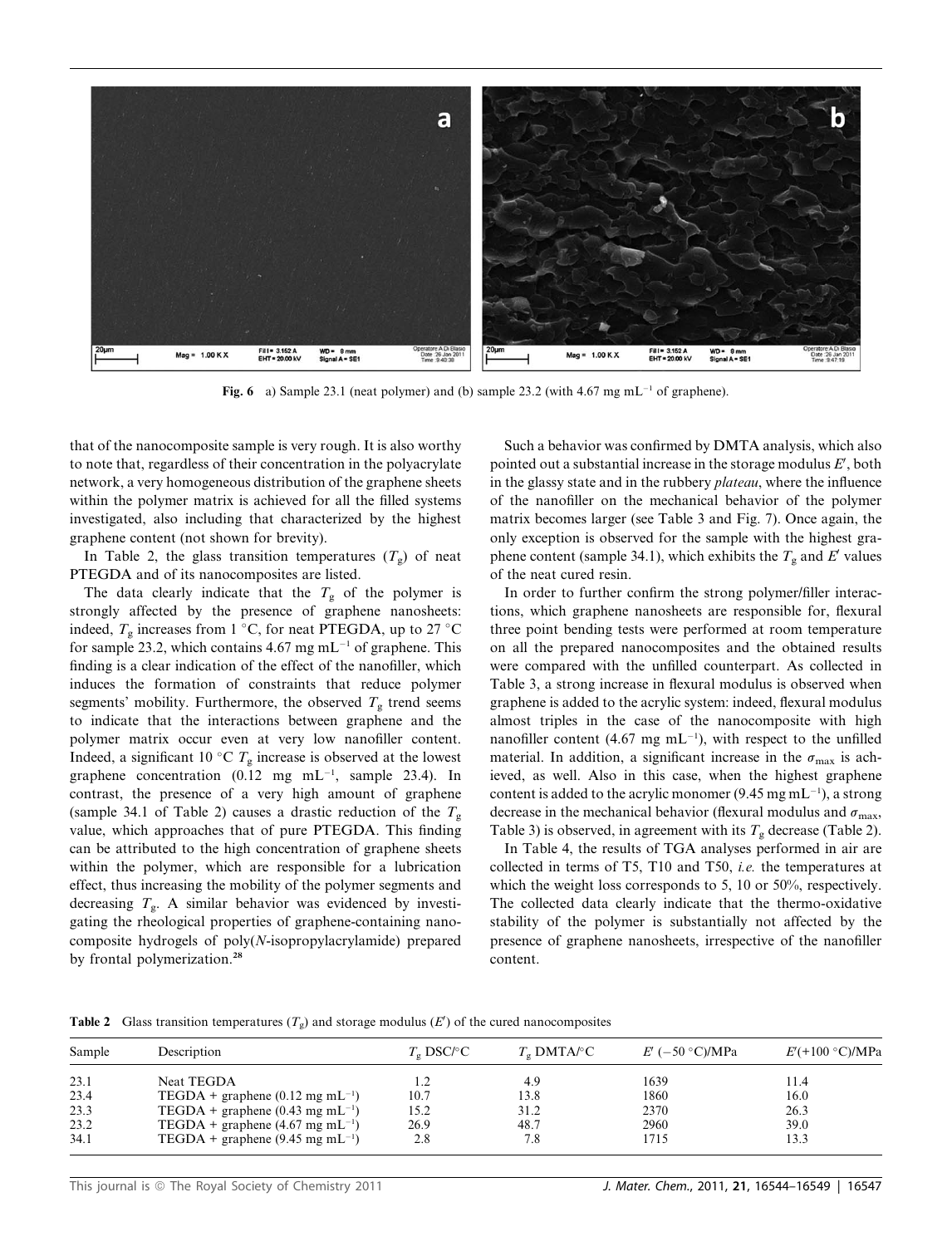| <b>Table 3</b> Flexural modulus and $\sigma_{\text{max}}$ for the cured samples |
|---------------------------------------------------------------------------------|
|---------------------------------------------------------------------------------|

| Sample | Graphene<br>content in PTEGDA/<br>$mg$ mL <sup>-1</sup> | Flexural<br>modulus/<br><b>MPa</b> | $\sigma_{\text{max}}/MPa$ |
|--------|---------------------------------------------------------|------------------------------------|---------------------------|
| 23.1   | $^{(1)}$                                                | $58.7 + 3.1$                       | $6.4 + 2.6$               |
| 23.4   | 0.12                                                    | $51.2 \pm 5.3$                     | $6.6 + 3.1$               |
| 23.3   | 0.43                                                    | $80.6 + 6.5$                       | $9.1 + 2.7$               |
| 23.2   | 4.67                                                    | $170.5 + 8.4$                      | $15.2 + 1.9$              |
| 34.1   | 9.45                                                    | $56.9 + 6.1$                       | $6.2 + 2.7$               |



Fig. 7 DMTA traces of cured PTEGDA and its graphene polymer nanocomposites.

#### Experimental

#### Materials

Tetraethylene glycol diacrylate (TEGDA,  $M_w = 302.32$ ,  $d = 1.11$  g mL<sup>-1</sup>) and graphite flakes were purchased from Sigma Aldrich and used as received without further purification.

Trihexyltetradecylphosphonium persulfate (TETDPPS) was used as the radical initiator and was synthesized according to the method described in the literature.<sup>35</sup>

#### Preparation of graphene nanocomposites

In order to prepare a graphene masterbatch dispersion, 5 wt% of graphite flakes were added to TEGDA, placed into a tubular plastic reactor (i.d. 15 mm) and ultrasonicated (Ultrasound bath EMMEGI, 0.55 kW, water temperature  $\sim$ 40 °C) for 24 h. Then the dispersion was centrifuged for 30 min at 4000 rpm; finally, the gray to black liquid phase containing graphene was recovered.

Table 4 TGA data of samples

| Sample | Graphene<br>content in<br>PTEGDA/<br>$mg$ mL <sup>-1</sup> | $T5\text{/}^{\circ}C$ | $T10\textdegree C$ | $T50\textdegree C$ | Residue<br>@800 °C (%) |
|--------|------------------------------------------------------------|-----------------------|--------------------|--------------------|------------------------|
| 23.1   | 0                                                          | 345                   | 375                | 419                | 1.7                    |
| 23.4   | 0.12                                                       | 356                   | 380                | 416                | 0.5                    |
| 23.3   | 0.43                                                       | 354                   | 378                | 414                | 0.8                    |
| 23.2   | 4.67                                                       | 351                   | 376                | 418                | 1.1                    |
| 34.1   | 9.45                                                       | 348                   | 372                | 416                | 1.2                    |

The concentration of the dispersion, calculated by gravimetry after filtration through polyvinylidene fluoride filters (pore size  $0.22 \mu m$ ), was 9.45 mg mL<sup>-1</sup>.

The above graphene masterbatch dispersion in TEGDA was analyzed by UV-VIS spectroscopy, using a Hitachi U-2010 spectrometer (1 mm cuvette), following the method reported in the literature.<sup>15</sup> Namely, a calibration line for graphene concentration was used, at a wavelength of  $660 \text{ nm}$ ,<sup>11,18,36</sup> The calculated absorption coefficient was 436 mL mg<sup>-1</sup> m<sup>-1</sup>: this value was used for determining the actual graphene concentrations in any diluted dispersion derived from the masterbatch one.

As far as the preparation of the nanocomposite is concerned, the TEGDA/graphene masterbatch was further diluted with suitable amounts of TEGDA; then, 0.5 wt% of TETDPPS initiator was added and the polymerization was performed in Pasteur pipettes, used as tubular reactors, in an oven at  $80^{\circ}$ C for 2 hours (see data in Table 1). Any run was repeated at least three times.

#### Characterization techniques

Raman spectroscopy was carried out with a Bruker Senterra Raman microscope, using an excitation wavelength of 532 nm at 5 mW. The spectra were acquired by averaging 5 acquisitions of 5 seconds with a  $50 \times$  objective.

High resolution TEM images were obtained with JEOL equipment, model JEM-2010 operating with an acceleration voltage of 200 kV. TEM analyses were performed on the samples after solvent evaporation under vacuum, performed at room temperature for 2 h.

The surface morphology of the samples was investigated using a scanning electron microscope (SEM, LEO 1450VP), equipped with an X-ray probe (INCA Energy Oxford, Cu-Ka X-ray source,  $k = 1.540562$  Å), in order to perform elemental analysis. The specimens ( $0.5 \times 0.5$  mm<sup>2</sup>) were fractured in liquid nitrogen, fixed to conductive adhesive tapes and gold-metallized.

The thermo-oxidative stability of the samples was evaluated by thermogravimetric analyses (TGA) performed from 50 to 800  $^{\circ}$ C with a heating rate of 10  $^{\circ}$ C min<sup>-1</sup>, using a Pyris1TGA Q 500 analyzer. The samples were placed in open alumina pans and analyzed in air atmosphere (flux:  $60$  mL min<sup>-1</sup>).

Differential scanning calorimetry (DSC) scans were performed on a DSC Q20 TA Instrument, from  $-50$  to 200 °C, with a heating rate of 20  $^{\circ}$ C min<sup>-1</sup>. The samples were placed in closed 40 mL aluminium crucibles and analyzed in inert atmosphere (nitrogen flux:  $40$  mL min<sup>-1</sup>).

Dynamic–mechanical thermal analyses (DMTA) were performed with a DMA Q800 TA Instrument. The measurements were carried out at a constant frequency of 1 Hz, strain amplitude of 15 µm with a preload of 0.01 N, and a temperature range from  $-90$  to 180 °C, with a heating rate of 10 °C min<sup>-1</sup>. Cylindrical samples (length: 35 mm, diameter: 4.8 mm) were analyzed in bending (dual cantilever) mode. Three DMTA tests were repeated for each material in order to have reproducible and significant data. Standard deviation for the storage modulus  $(E)$ values was within 5%.

Three point bending flexural tests, according to ASTM D790, were performed, using a Zwick-Roll Z010 apparatus, equipped with a 5 kN load cell, 30 mm support span, at  $23 \pm 2$  °C and